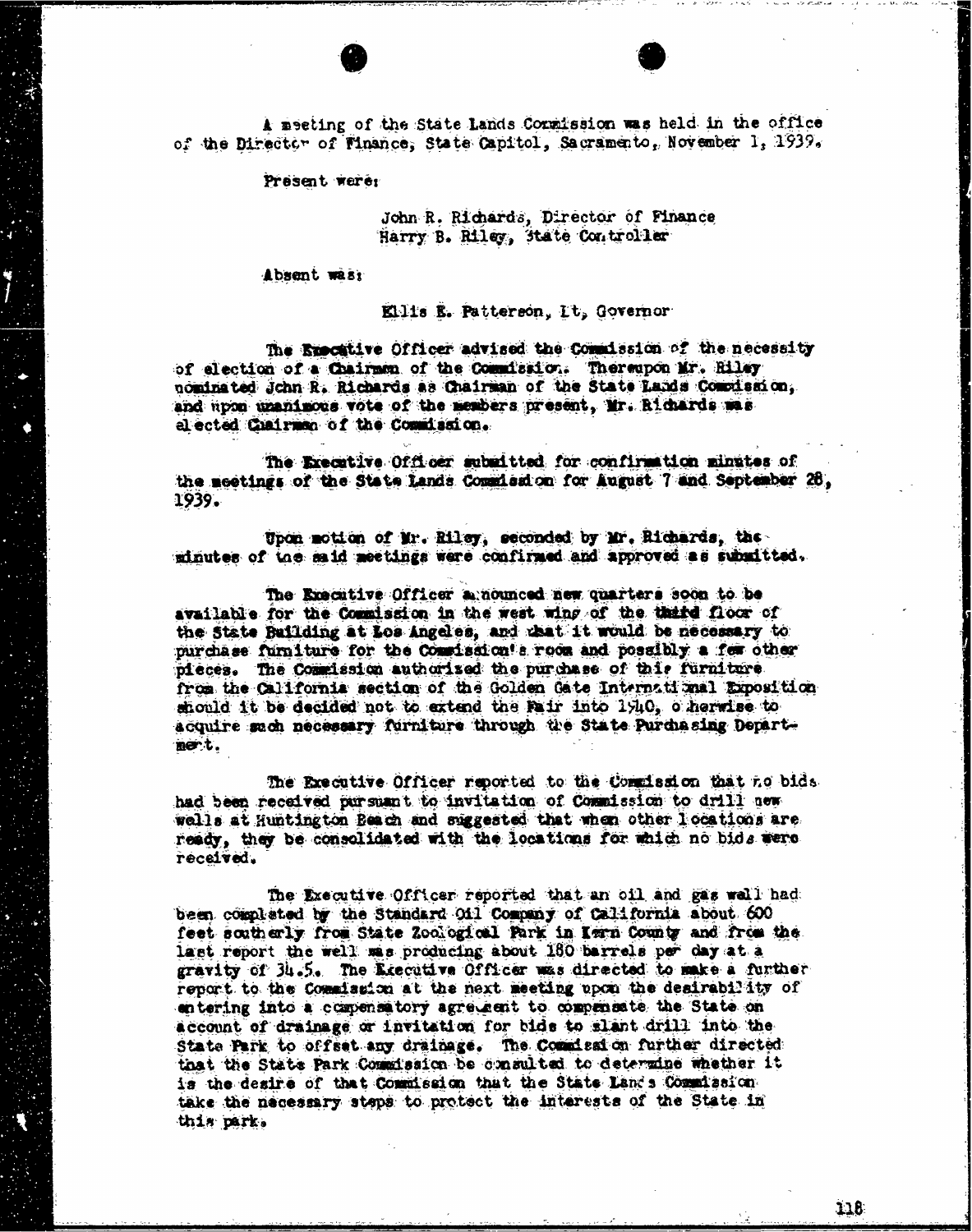The Executive Officer in collaboration with the Engineer of the Division discussed the advisability of taking steps to reimburse the State on account of drainage of gas from sovereign linds of the State in the bed of the Sacramento River at Rio Vista, cr, in the alternative, to invite bids to drill into the bed of the River and produce gas therefrom A written report covering the history of negotiations and proposals was handed to the Commission. This report is as follows:

## RIO VISTA GAS FIELD

About two years ago production of maa was cominged from the Rio Vista Gas Field. This field is located at, and in the vicinity of the City of Rio Vista on the Sacramento River. At the present time it is developed on the westerly side and development is going forward on the easterly side although it is now believes that a fault my seperate the to addes since production is at aimed at a higher level on the easterly side.

Operating in the field now are amorede Petroleum Corporation, Standard Oil Company of California, The Tems Company, Superior Oil Companyy Tracy Drilling Corporation, and other companies have wells there, among them being, so we are informed, the Jergens Trust. Of these companies the Amereda Petroleum Corporation controls about 50% of the known field. with the Standard Oil Company of California next.

The State by viring of omnership of the soveredge lands in the bed of the Sacramento River controls approximataly 15% to 20% of the field, depending, of course, upca the limits of the total field. This ares controlled by the State may run to about 1,000 acres and probably a greater acreage.

For the past several months we have been negotiating ad th the Arerada Petroleum Corporation and associates whereby the State would be redmonsed for drainage. Such an agreement would not require drilling into the State lands. At the conclusion of those negotiations Awerada Petroleum Corporation agreed to pay the State a royalty of 1254 based upon the State's proportionate ownership of approximately 12%% of the field. This would have amounted to 19% of the production from the field and would have resulted in the State receiving during the past year \$10, 300.00,

Prior to the commencement of drilling operations and the actual discovery of zis, mist of the owners had burdened their properties with leases; in other words, the various companies now operating there obtained the leases before gas mas actually brought to the surface. These agreements contain a royalty of 1251. In many instances bonuses of varying amounts were paid to the land comers. Had the State made such a lease or agreement prior to the discovery of gas a royalty of 125% would have been above criticism. However, now the area is

70. PO 22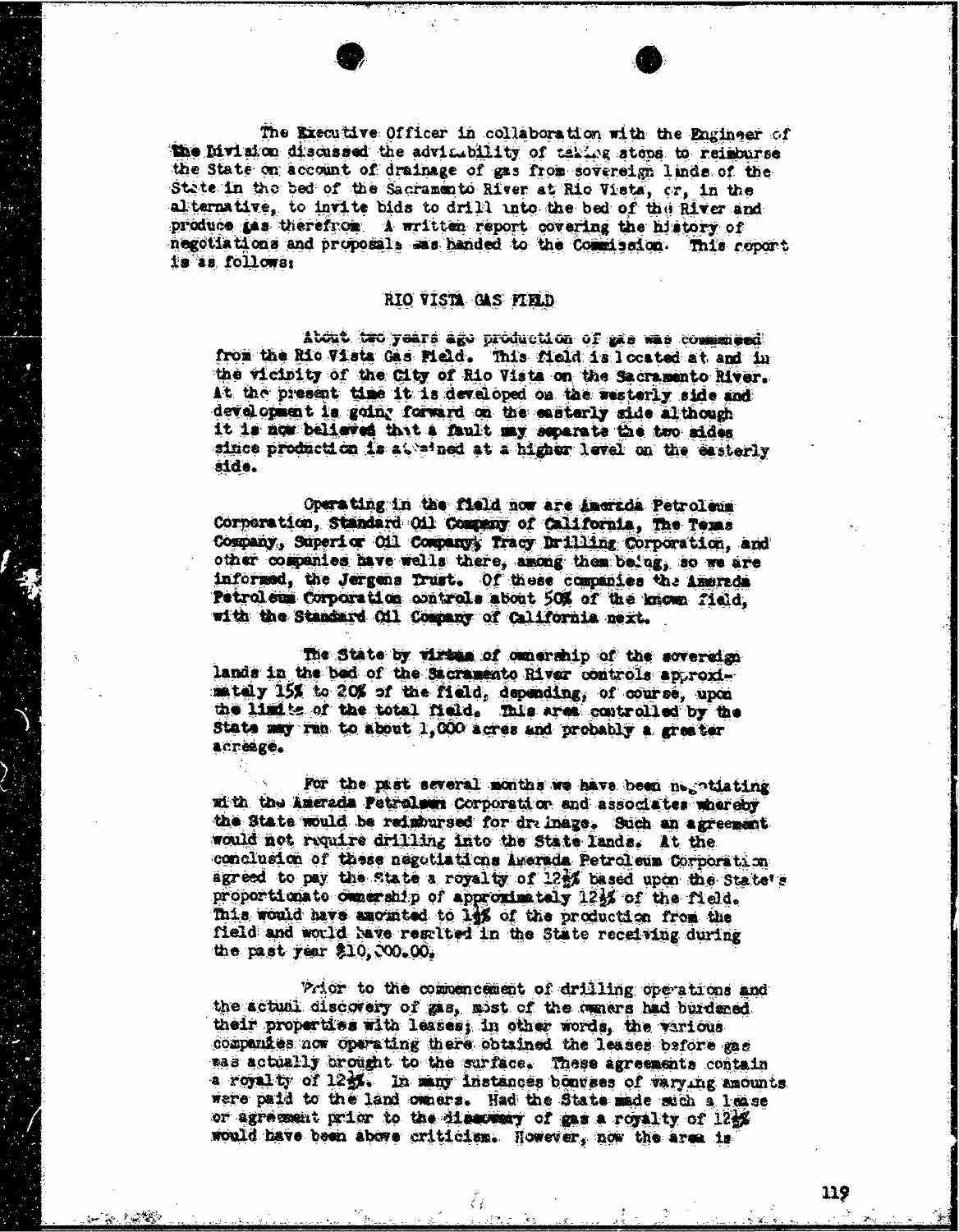believed to contain a tremendous quantity of gas; in fact it is said to be the largest known gas field in California and capabla of producing gas for one hundred years. This, of course, could depend upon the demands made against the field.

In view of the fact that the State did not commit itself, it is believed that it is now entitled to a considerably higher royalty, possibly as much as 25% or 30%, and it is ricowarded thatthe State invite bids to pay the State either 2 ct penstory royalty or to drill into the State lands and produce gas. Respecting the latter it is further recommended that the State lands be divided into at least three parcels and invite bids for the drilling of each parsel as well as the whole arm. In addition the State sboold obtain from Sacramento and San Joaquin Drainage District through the Reclamation Board several drilling sites along the river. Under this pagram competitive bidding would be permitted in the fellest sense in that no prospective bidder wald be excluded because of " lack of capital to develop the entire area or inability to obtain a drilling site.

All of the companies now oper Ing in this flold are. interested in bidding for one reason or another. Those in the fold do not wish to have farther development on a large scale since it would be necessary for them to give up some of their. present sales to the Pad flo Gas and Aretric Company: , Others on the outside are anxious to get in the field, fong then being Bichop all company. This company is a subsidiary of the Calaveras Company which operates a cement plant at San Andreas. We are informed that Bishop Oil Company has acquired rights of my from the Sacramento River to its plant at a coat of [\\$25,000.00](https://25,000.00) and is prepared, when it is in a we to obtain ras, to lay a pipe line over that ares costing about \$400, DOO. The potential present consumption of this plant would exceed the production to which the State would be entitled from the field.

It is now recommended that the comdeaton authorize the preparation of the required notices as well as the forms of agreement and invite various types of bids herein mentioned. should the bids not be satisfactory, the Commission; of course, could reject them.

Subsequently during the meeting of the Commission, Frank ", Quark, Director of Public Works, and A member of the Reclamation Board, asked that the State Lands Commission defer its request for drilling aites it Rio Vista due to the probability of the appointment of a new membership to the Reclamation Board. Pending the acquisition of drilling sites from the Reclamation Board and other partion, for. Riley made a motion, seconded by Mr. Richards, and unanimously carried, that the Executive Officer prepare necessary notices, form of agreement and ford of easement, to accomplish the program recommended in the foregoing report. and to take options upon behalf of the State Lands Consission of the State of California of desirable drilling sites for consideration of the Countaston at the meat meeting.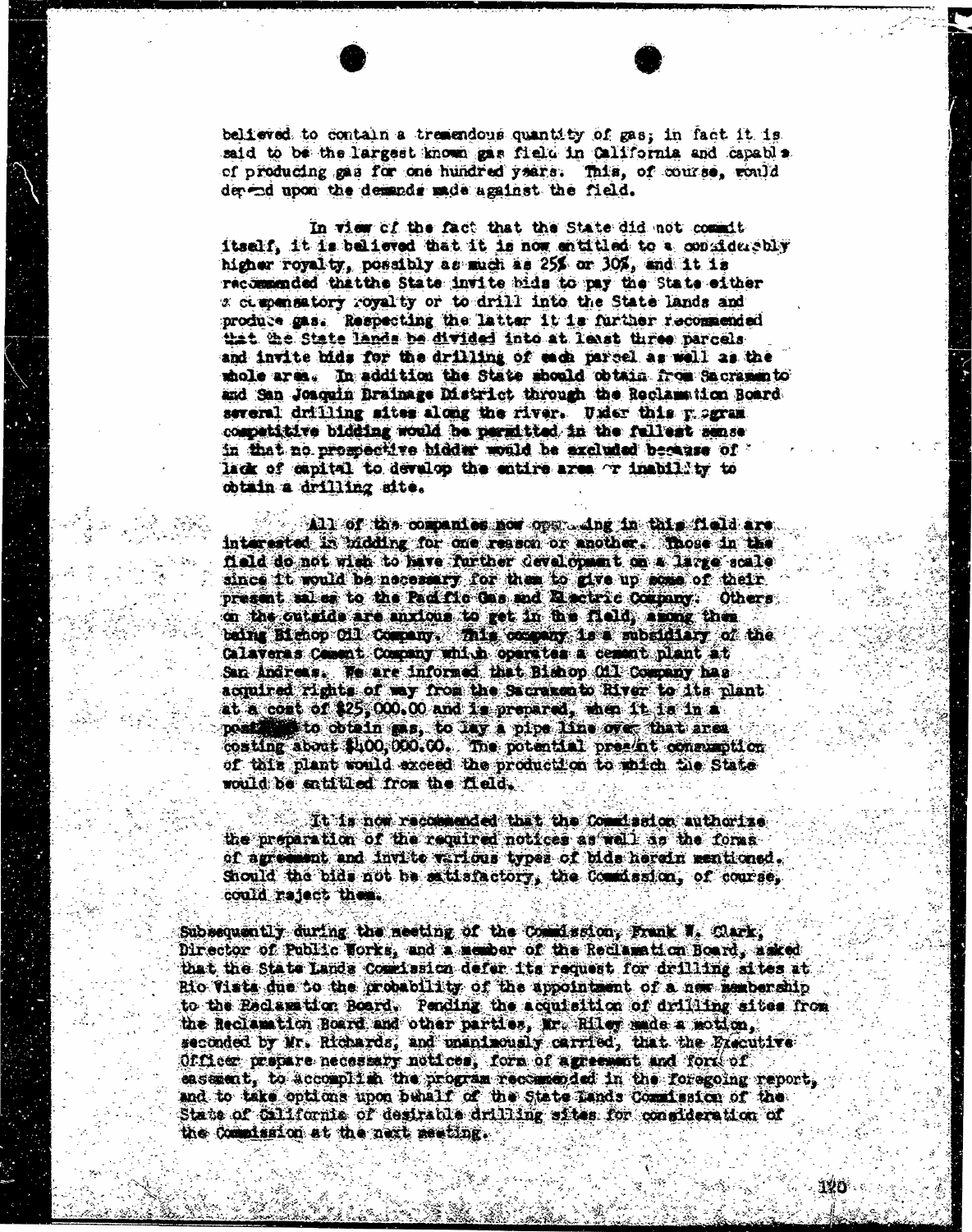The Executive Officer reported to the Commission with respect to McDonald Island of negotiations haretofore had with the Standard Oil Company of California in connection with form of compensatory agreement and advised the Co mission that the Standard Oil Company of California contemplated deduction of taxes and other charges which would result in the State receiving a net compensatory royalty of less than 12<sup>1</sup>6. Upon motion of Mr. Rilley, seconded by Mr. Richards, and unanimously carried; the Executive Officer ing authorized and empowered to execute a compensatory agreement with Standard Oil Company of california to compensate the State on account of drainage from State lands at McDonald Taland, San Joaquin County, California, on the basis of a net 123 royalty to the state based toon the market piles of gas or fi lieu of the market price, the price obtained by Standard Oil Company of California for gas produced from McDonald Island Field.

The Engineer reported to the commission that the Superior oil Company wimed as a grantee in Agreement for Basement No. 318, Huntington Bead, had not filed a survey of its Jones Bo. I wall with the Division of Oil and daw in accordance with covenant contained in said agreement and had taken the position that it was required to file such survey. only in the evenit one had been made. Upon motion of Mr. Riley, seconded by Ur. Richards, and unanimously carried, a resolution was adopted: authorising the Executive Officer to make a formal domand upon the Superior Of Company of California to file the correct survey with Division of Oil and des of Jones No. 1 well described in said Agreement for Easement No. 318, Huntington Beach.

The Executive Officer presented applications of Long Bay Corporation, # corporation, Tide Water Associated Oil Company, a corporation, and John F. Waver for basements to use and occupy tidelands and submerged linds of the State fronting on the Pacific Ocean. . Upon motion of air. Richards, seconded by Mr. Riley, And unanimously carried, resolutions ware adopted by the Commission authorizing and directing the Executive Officer as follower

is To request the Director of Finance, with the consent of the Commisid on, to issue an essamant to Long Bay Corporation, & corporation, for construction and maintenance of a pier near Point Mugu, Veatura County, California, in accordance with plans and specifications heretofors submitted to the Commission and approved by the Consulting Seacoast Engineer, for a period of 22 years at an annual rental of \$144.00.

2. To request the Director of Finance, with the consent of the Commission, to issue an easement, to Tidewater Associated Oil Company, a corporation, for mintenance of an existing wharf at Gaviota, Santa Barbara County, for a period of 20 years at a consideration of \$2.000,00, subject, however, to approval of type of structure by the Consulting Seacoast Engineer.

3. To communicate with Board of Supervisors of San Luis Obispo County to determine whether issuance of casement by the State for construction and maintenance of a bulkhead and underwater railway .5. of a wild south of the tom of Morro, San Luis Obispo County, would be objectionable to the people of this county and to report to the Commission at the next meeting.

737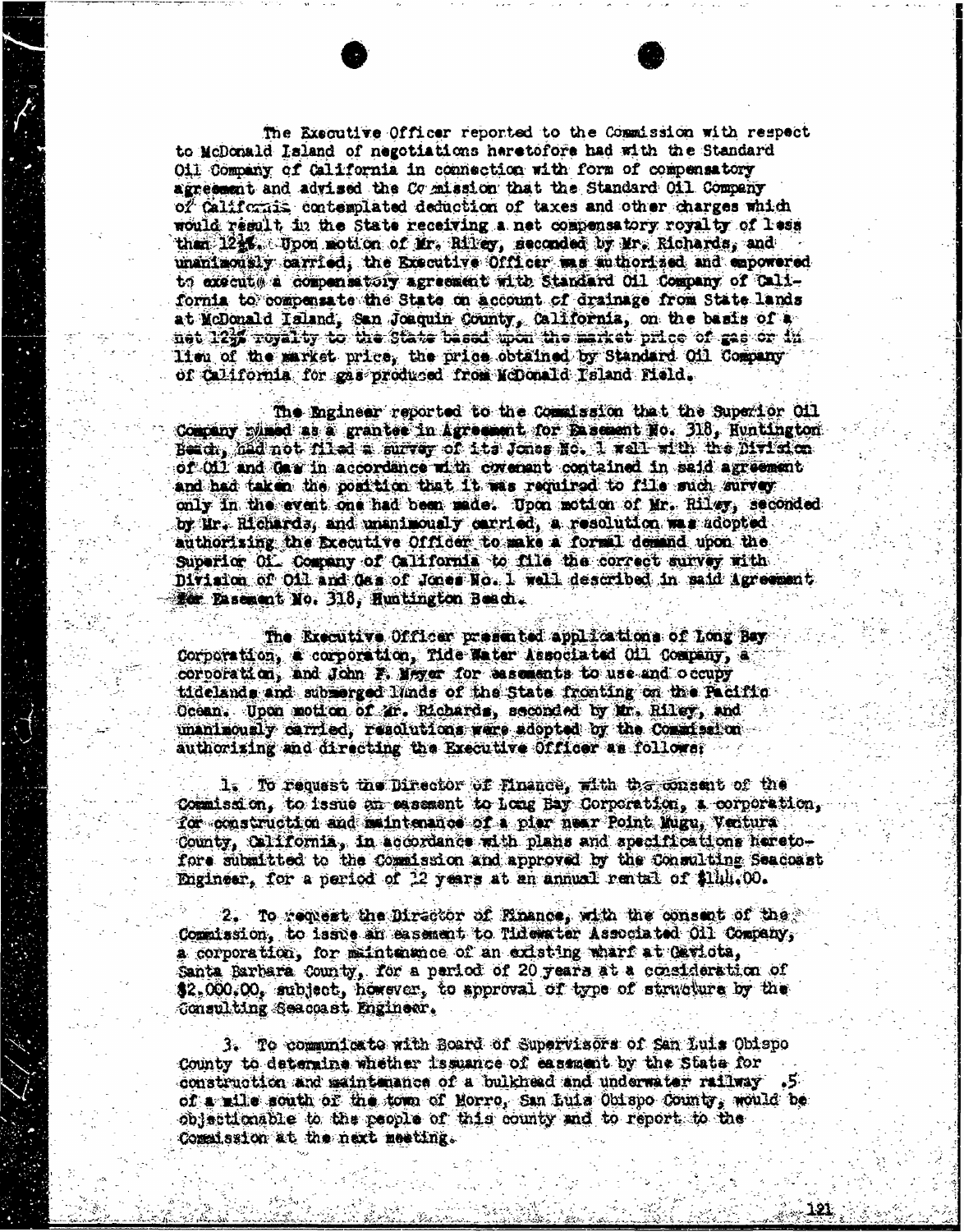At this place during consideration of the calendar, Ellis E. Patterson, It. Governor, member of the Commission, joined the Commission together with members of the State Reclamation Board.

The Executive Officer reported receipt of four bids on or before 10 c' clock. A. M., October 27, 1939, for tasuance of leases for the extraction of chromite from certain lands of the State in Tehama County. Notice issued by the Comilsaica contained statement that bids would be publicly opened by the Commission in Los Angeles. at  $10$  o'clock  $A$ . M., on the 28th day of October, 1939, or at sich. later place, time and date as the Commission shall determine. There having been no meeting of the Commission on October 20, 1939, it appears necessary that a resolution be adopted setting this place, time and date, for the opming of said bids.

"pon motion of Mr. Riley, seconded by Mor. Richards, and unimously carried, a resolution was adopture the office of the Mrector of State, State Cayf tol, Sacramento, as the place;  $9130$  A. N., as the time, and November  $1, 1939$ , as the date, for the opening of bids for issuance of leases to extract chromite from certain lands of the State of California in Teham County, California.

Upon motion of Mr. Riley, seconded by Mr. Patterson, and unanimously carried, resolution mas adopted as follows:

Pursuant to notice of intention of the State Lands Comidasion to enter into agreements for the extraction of chromite from certain lands of the State described as follows:

Parcel No.  $1 - SB$  of WE<sub>2</sub> and W<sub>3</sub> of SE<sub>2</sub> of  $\cdots$  Section 16, T. 25 K., R. 7 W., M. D. M., Parcel No.  $2 + W_1$  of NB) of Section 16, T. 25 N.,<br>R. 7 W., M. D. M.,

situate in Tenama County, California, published in accordance with law, bids were opened from persons, at royalties, covering parcels, as followss

 $T_{\text{max}} = 10.321 - \text{Pared No. } 1$  $M$ ore ca $A$ . Dickey -  $13\%$  - Parcel Mo. 1 J. D. Greave - 10.32% = Parcel. No. 2 william D. Dickey - 13% - Parcel No. 2

It appears that the respective bidders have the qualifications set forth in the "State Lands Act of 1938" and have met all of the requirements of the "state Lands Act of 1938" and said notice of this Coand ssion, and that Florence A. Dickey is the highest qualified bidder for the SEA of NER and NW of SEA of Section 16, T. 25 N., R. 7 W., M. D. M ., and that William D. Dickey is the highest qualified bidder for the  $\frac{m_1}{m_2}$  of NEt of Section 16, T. 25 N., R. 7 W., M. D. M.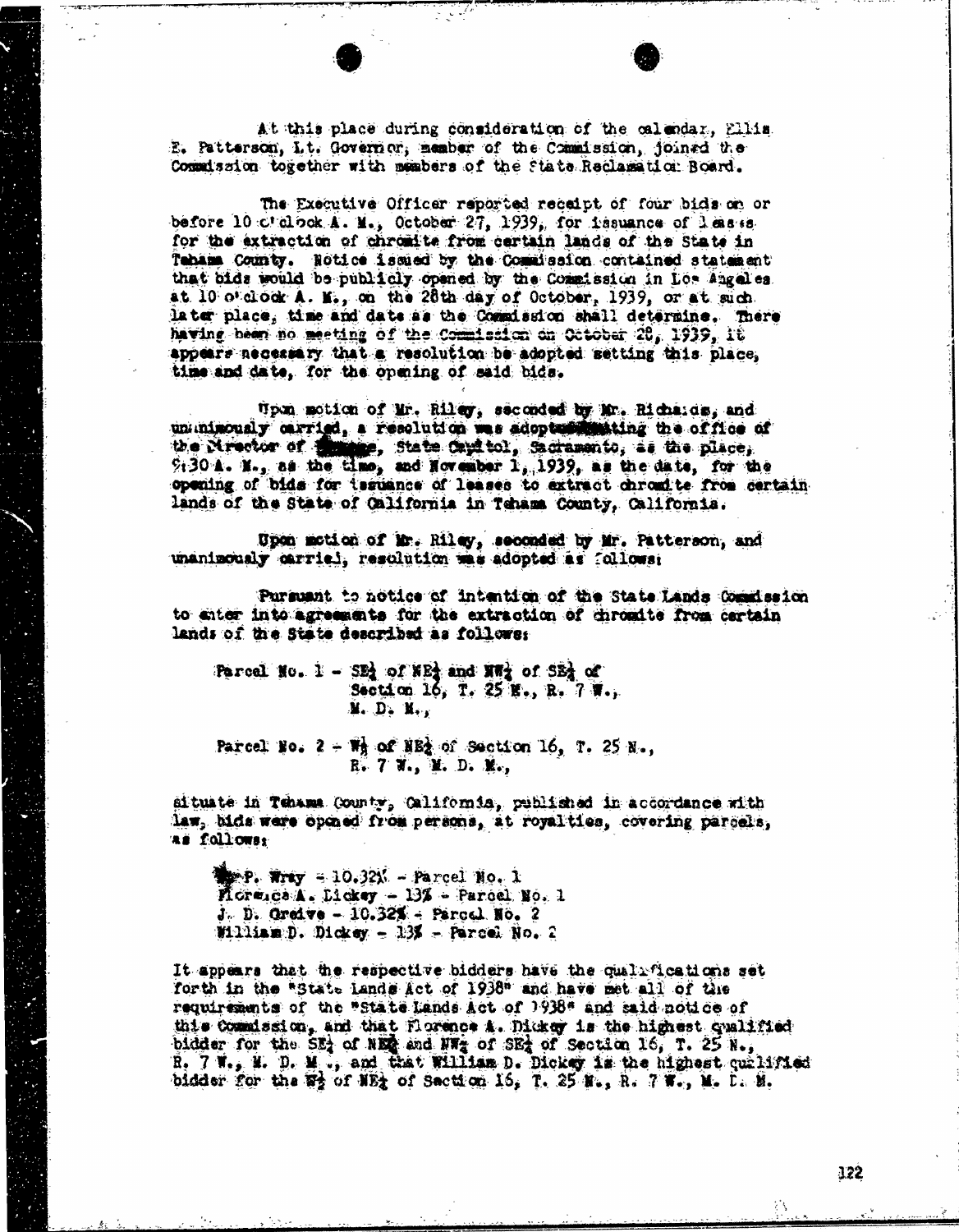NOW THEREFORE BE IT RESOLVED That the bid of Florence A. Dickey for the SEA of NEA and HWA of SEA of Section 16, T. 25  $N$ ., R.  $7 \nabla$ . W. D. M., and the bid of William D. Dickey for the  $\mathbb{F}_2$  of NE. of Section 16, T. 25 N., R. 7 W., M. D. M., be accepted as submitted, and that the Executive Officer be, and he it hereby, authorized, empowered and directed to execute upon behalf of the State Lands Commission forms of bida submitted by the respective bidders and constituting leases with the State of California, and

BE JT FURTHER RESOLVED That the Attorney be, and he is hereby authorised, empowered and directed to do any and all things necessary to effectuate the intente and purposes of this resolution and the #State Lands Act of 1938" insofar as applicable thereto.

Mr. Patterson reported to the Commission of bis investigation of the occupancy by J. H. Jackson of curtain lands of the State of California in San Luis Obispo County, and recommended that Mr. Jackson be given an opportunity to pay up the taxes now due and compensate the State, but, if he should not do so, the Commission should give further consideration to appropriate action.

Upon motion of Mr. Riley, recorded by Mr. Richards, and unanimously carried, resolution was adopted requesting Mr. Patterson to conduct each other investigations is he might deem appropriate and to advise the Commission of his findings at the next meeting.

Upon motion of Mr. Riley, seconded by Mir. Patterson, by resolutions adopted by unanimous vote, the Executive Officer as authorised and directed to perform the acts, and his acts were approved and confirmed, as follows;

i, Consent to the subletting by Duque Bros., lessees of State Grasing Leases Nos. 696, 700, 701 and 732, of the respective premises described in said leases, for the period of one year with the understanding that such subletting shall not be construed as consent to further subletting or is a consent to an assignment.

2. Fix the minimum rental at 10 cents per acre per year and the ed mimi term of lease at three years for grasing lease covering the  $S_2$  of Section 36, T. 26 S., R. 30 E., M. D. M., containing 320 acres. in Kern County, and execute lease to such bidder unless a higher bid is received, then to much higher bidder.

3. Consent to easement at no monetary consideration to the State to be executed by Director of Finance, to U. S. Forest Service, for a truck trall over the  $\frac{1}{2}$  of NEt and Es of NWt of Section 36, T. 28' N.; R. 8 E., M. D. M., in Lassen Counter, California, for so long as trail is used, upon condition that U. S. Forest Service surrender easement heretofore granted for truck trail issued by the State of California, or indicate no further need for said trucktrail.

4. Consent to lamiance of a lease to be executed by Director of Finance to Civil Aeronautics Authority for pariod not to exceed five years at an annual rental of \$1.00 covering the Wa and Wa of SEA

天主 越山